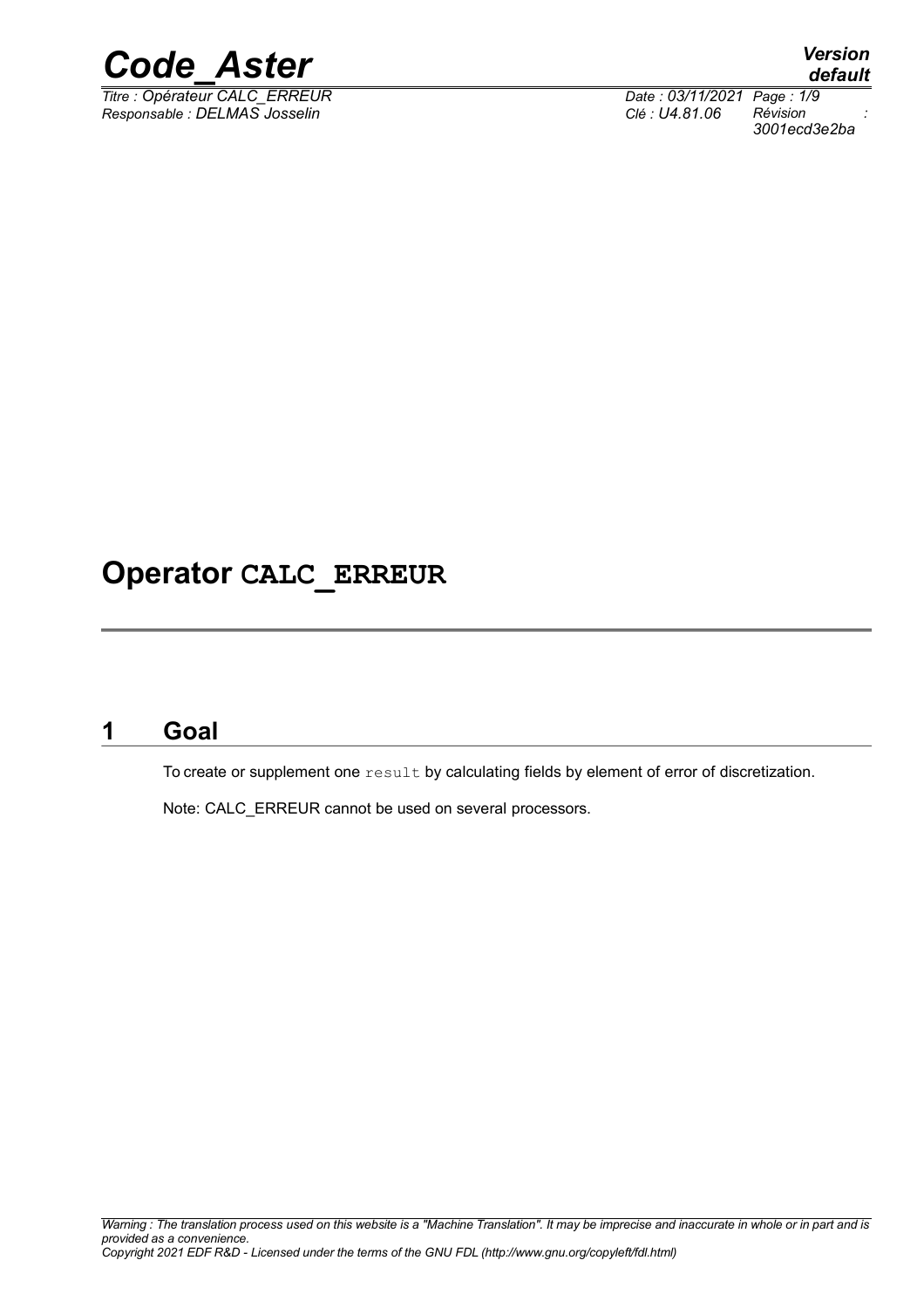*Titre : Opérateur CALC\_ERREUR Date : 03/11/2021 Page : 2/9 Responsable : DELMAS Josselin Clé : U4.81.06 Révision :*

*3001ecd3e2ba*

### **Contents**

| 2.1 Operands RESULTAT/MODELE/CHAM MATER/CARA ELEM/EXCIT/SOLVEUR5 |
|------------------------------------------------------------------|
|                                                                  |
|                                                                  |
|                                                                  |
|                                                                  |
|                                                                  |
|                                                                  |
|                                                                  |
|                                                                  |
|                                                                  |
|                                                                  |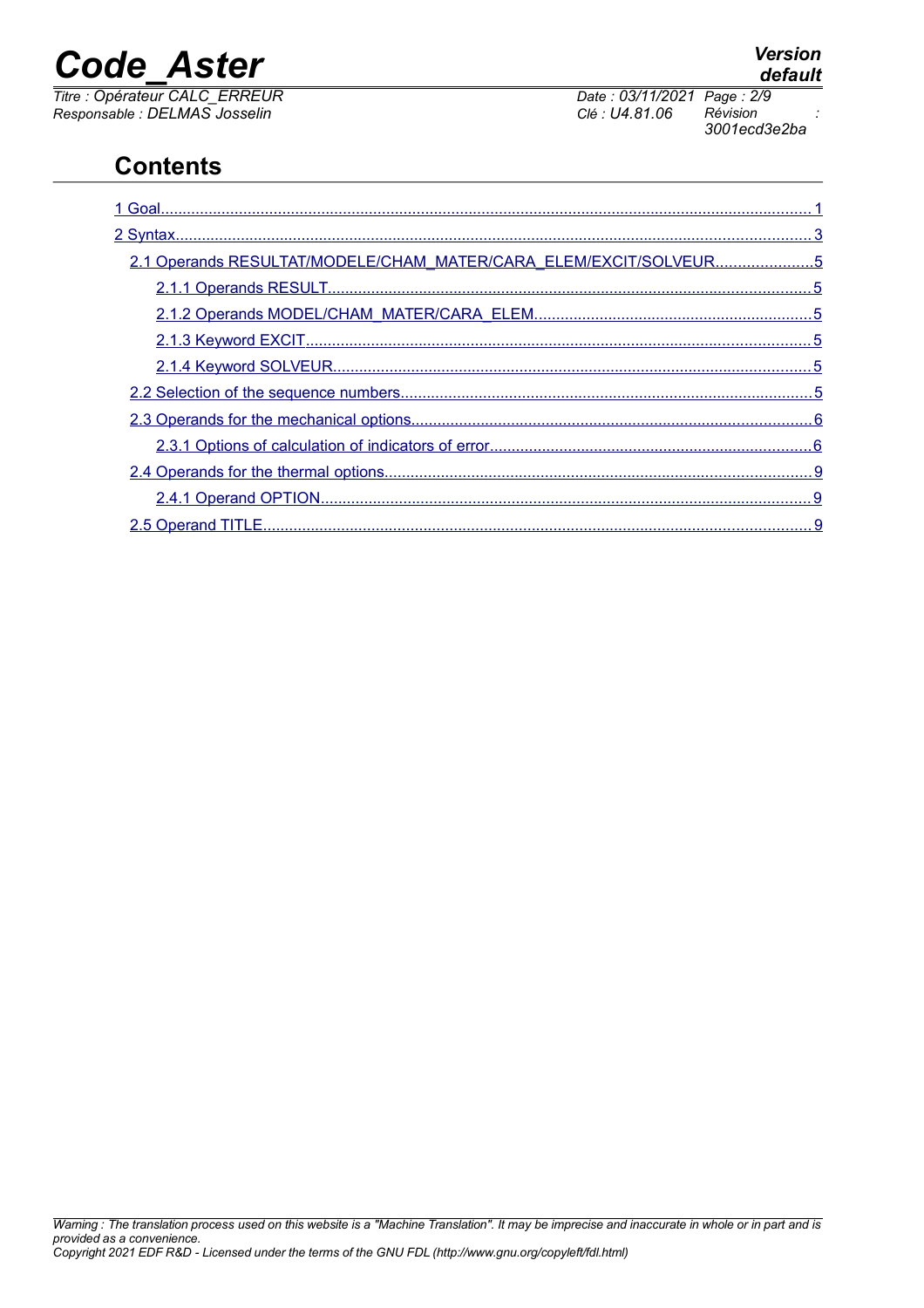*Titre : Opérateur CALC\_ERREUR Date : 03/11/2021 Page : 3/9 Responsable : DELMAS Josselin Clé : U4.81.06 Révision :*

*3001ecd3e2ba*

#### **2 Syntax**

<span id="page-2-0"></span> $resu$   $[*] = CALC$  ERREUR  $\left( \begin{array}{cccc} \Diamond & \mathsf{reuse} = \mathsf{resu} \end{array} \right)$  $\Diamond$  MODEL = Mo, [model] ◊ CHAM\_MATER = chmater, [cham\_mater]  $\sqrt[6]{}$  CARA\_ELEM = carac,  $\sqrt[6]{}$  [cara\_elem]  $\sqrt[6]{}$  SOLVEUR =  $_F$  (see the document [U4.50.01]),<br> $\sqrt[6]{}$  EXCIT =  $_F$  ( $\rightarrow$  LOAD = 1 charge,  $\Diamond$  EXCIT = F (  $\blacklozenge$  LOAD = l charge, [l char meca]  $\sqrt{2}$  FONC MULT = Fm,  $\sqrt{2}$  [function]  $\lambda$ ◊ # Selection of the meshs concerned with calculation  $\angle$  ALL =  $YES'$ ,  $[DEFECT]$ ♦ # Selection of the sequence number: / TOUT\_ORDRE = 'YES',<br>
/ NUME\_ORDRE = 1\_nuor,<br>
/ LIST\_ORDRE = 1\_nuor,<br>
/ NUME\_MODE = 1\_numo, / NUME ORDRE =  $\qquad$  1 nuor ,  $\qquad$  [1 I] / LIST\_ORDRE = l\_nuor , [listis] / NUME\_MODE = 1\_numo ,<br>
/ NOEUD\_CMP = 1\_nomo , [1\_I]<br>
(1 K16] / NOEUD\_CMP = l\_nomo , [l\_K16] / NOM  $\overline{CAS}$  =  $/ \bullet \frac{1}{\sqrt{2}}$  INST =  $1 \text{inst}$ , [1 R] /  $FREQ = \n\begin{bmatrix}\n1 & 0 \\
0 & 1\n\end{bmatrix}\n\begin{bmatrix}\n1 & 0 \\
0 & 1\n\end{bmatrix}$ / LIST\_INST =  $1$ [inst , [listr8]<br>/ LIST\_FREQ =  $1$  freq , [listr8] /  $LIST$  FREQ =  $1$  freq,  $\Diamond$  | P RECISION =  $\bigcap_{\text{prec}}$ , / 1.0E-3, [DEFECT] | CRITERION = / 'RELATIVE', [DEFECT] / 'ABSOLUTE', **# mechanical options** ♦ RESULT = resu, ♦ OPTION = | 'SIZ1\_NOEU' | 'ERZ1\_ELEM' | 'SIZ2\_NOEU' | 'ERZ2\_ELEM' | 'ERME\_ELEM' | 'ERME\_ELNO' | 'ERME\_NOEU' | 'QIZ1\_ELEM' | 'QIZ2\_ELEM' | 'QIRE\_ELEM' | 'QIRE\_ELNO' | 'QIRE\_NOEU' | 'SING\_ELEM'  $\triangleleft$  PREC ERR = err [R]  $\Diamond$  TYPE ESTI = / 'ERME ELEM',  $/$  'ERZ1 ELEM',  $/$  'ERZ2 ELEM', / 'QIRE\_ELEM',  $\sqrt{V}$   $\overline{V}$   $\overline{V}$   $\overline{V}$   $\overline{V}$   $\overline{E}$   $\overline{E}$   $\overline{M}'$   $\overline{V}$ / 'QIZ2\_ELEM', **# thermal options** ♦ RESULT = resu, / [evol\_ther] ♦ OPTION = | 'ERTH\_ELEM', | 'ERTH\_ELNO',

*Warning : The translation process used on this website is a "Machine Translation". It may be imprecise and inaccurate in whole or in part and is provided as a convenience. Copyright 2021 EDF R&D - Licensed under the terms of the GNU FDL (http://www.gnu.org/copyleft/fdl.html)*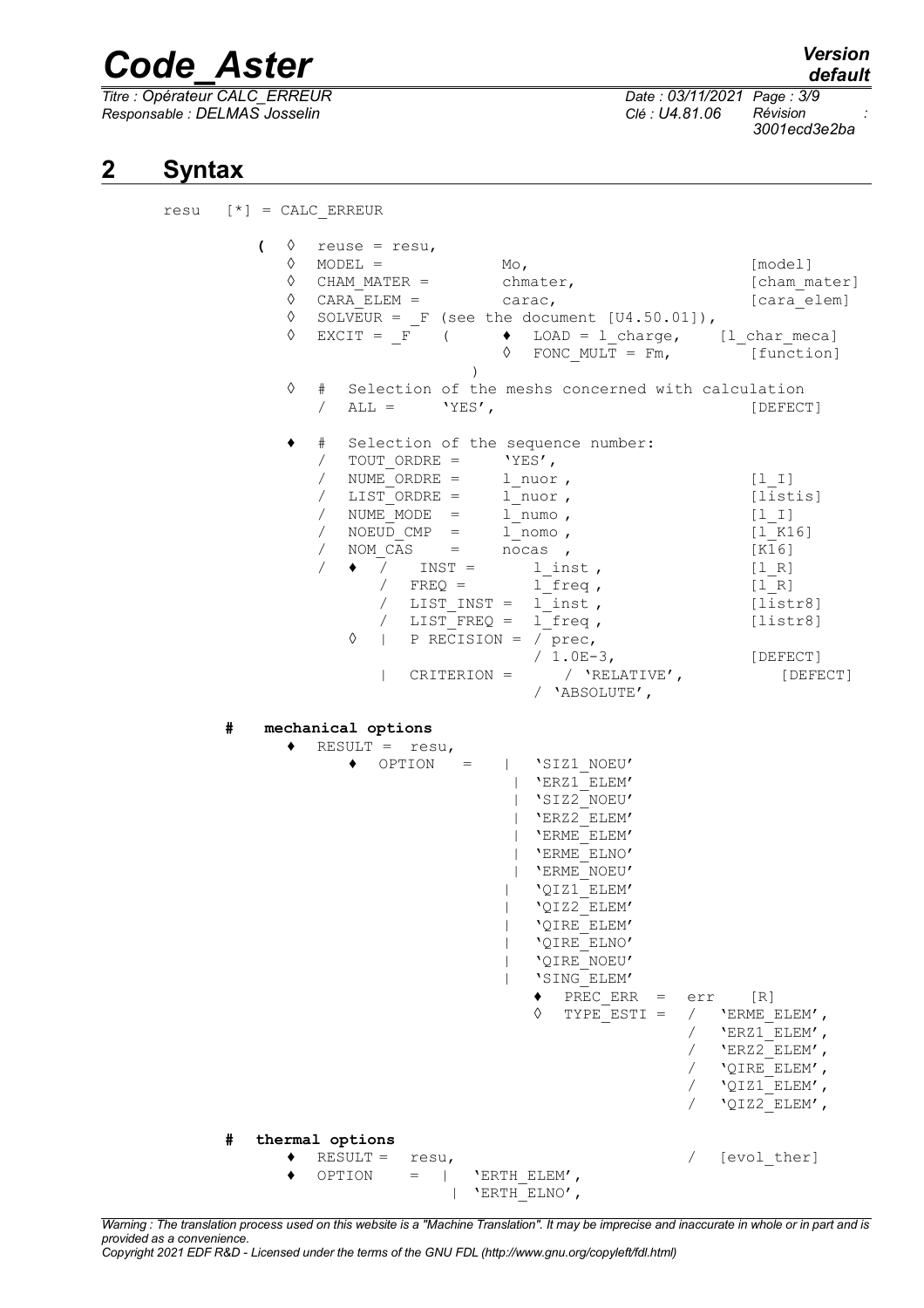**);**

*default*

| Titre : Opérateur CALC_ERREUR<br>Responsable : DELMAS Josselin | Date: 03/11/2021 Page: 4/9<br>Révision<br>Clé : U4.81.06<br>3001ecd3e2ba |  |
|----------------------------------------------------------------|--------------------------------------------------------------------------|--|
| 'ERTH NOEU',                                                   |                                                                          |  |
| ♦<br>TITLE = title<br>INFORMATION = $/ 1$ ,<br>♦<br>[DEFECT]   | $[1$ Kn]                                                                 |  |
| $2$ ,                                                          |                                                                          |  |

*Warning : The translation process used on this website is a "Machine Translation". It may be imprecise and inaccurate in whole or in part and is provided as a convenience. Copyright 2021 EDF R&D - Licensed under the terms of the GNU FDL (http://www.gnu.org/copyleft/fdl.html)*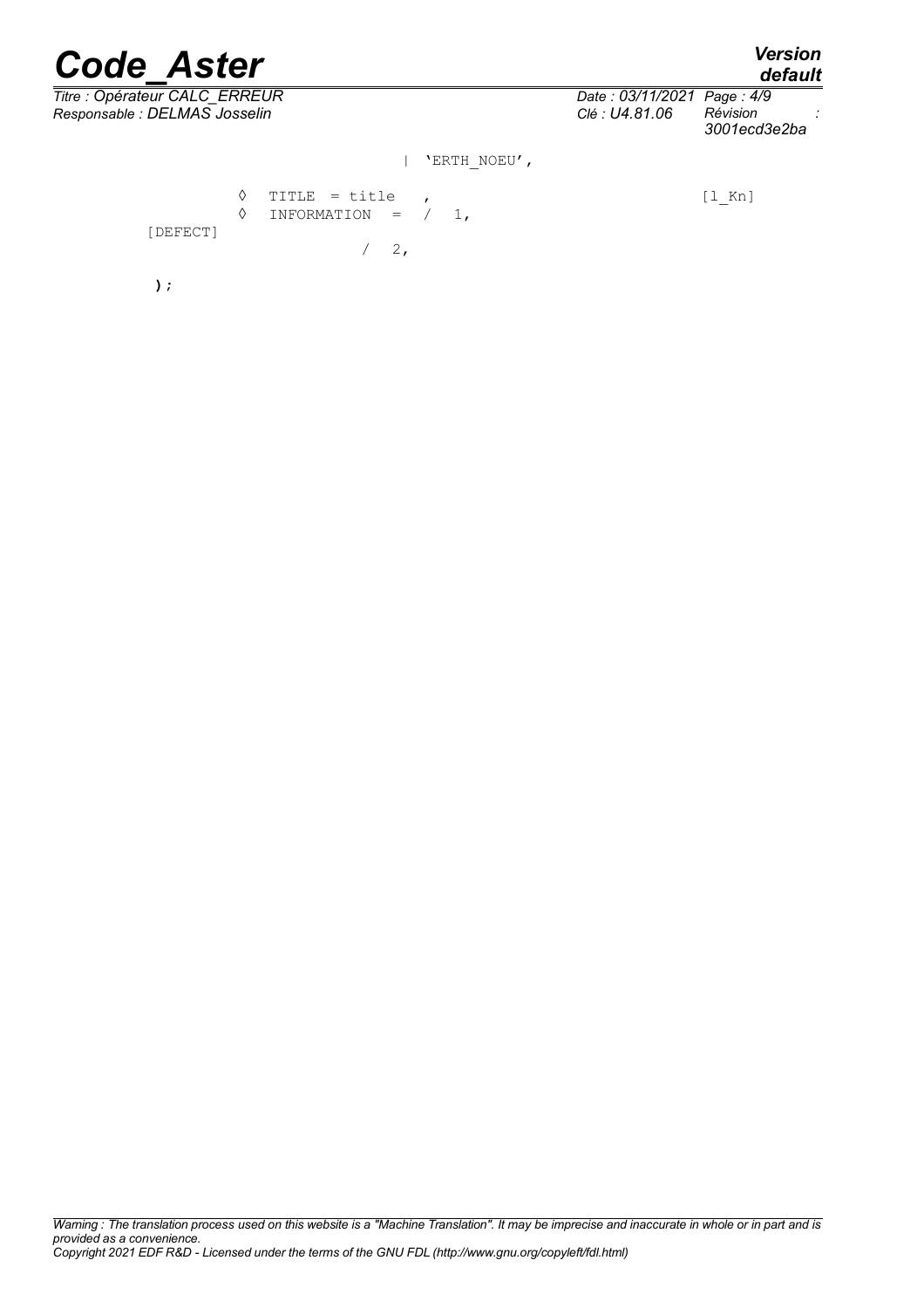*Titre : Opérateur CALC\_ERREUR Date : 03/11/2021 Page : 5/9 Responsable : DELMAS Josselin Clé : U4.81.06 Révision :*

*3001ecd3e2ba*

#### <span id="page-4-5"></span>**2.1 Operands RESULTAT/MODELE/CHAM\_MATER/CARA\_ELEM/EXCIT/SOLVEUR**

#### **2.1.1 Operands RESULT**

<span id="page-4-4"></span> $RESULT =$  resu

Name of the structure of data result to enrich. This argument can be same as that used for the concept enriched by the operator, or a different name, which will create a new structure of data result (see for example test SSLS504 [V3.03.504].

#### **Notice** :

*In the majority of the situations, the structure of data resu contains all the necessary information with the calculation of the options: the model, the field of material, characteristics elementary, loadings. Keywords MODEL, CHAM\_MATER, CARA\_ELEM and EXCIT are thus useless.*

#### **2.1.2 Operands MODEL/CHAM\_MATER/CARA\_ELEM.**

<span id="page-4-3"></span>◊ MODEL = Mo

Name of the model on which the efforts are calculated, the constraints, deformations,…. It is optional because can be extracted the result.

◊ CHAM\_MATER = chmater

Material field associated with the model  $Mo$ . This keyword is optional, and must be provided only in exceptional cases (voluntary modification of material for example).

◊ CARA\_ELEM = carac

Elementary characteristics associated with the model  $M_{\odot}$ , if it contains elements of structure or if the isoparametric elements are affected by a local reference mark of anisotropy. This keyword is optional.

#### **2.1.3 Keyword EXCIT**

<span id="page-4-2"></span>This keyword factor (optional) makes it possible to specify the thermal or mechanical loadings to use for the calculation of the options, instead of those which were useful in the structural analysis of data specified under the keyword RESULT.

The definition of this keyword is identical to that of the orders which built the structure of data resu : to see the orders MECA STATIQUE [U4.51.01], STAT NON LINE [U4.51.03], DYNA LINE HARM [U4.53.11], and DYNA\_LINE\_TRAN [U4.53.02].

#### **2.1.4 Keyword SOLVEUR**

<span id="page-4-1"></span>The syntax of this keyword common to several orders is described in the document [U4.50.01].

**Note:**

*In the order, the solvor is used only for the estimator of error 'ZZ1'. The authorized solveurs are 'GCPC'*, *'LDLT', 'MULT\_FRONT'* (defect), *'MUMPS'* and *'PETSC'.*

#### **2.2 Selection of the sequence numbers**

<span id="page-4-0"></span>Use of the keywords TOUT ORDRE, NUM ORDRE, INST, FREQ is described in the document [U4.71.00].

*Warning : The translation process used on this website is a "Machine Translation". It may be imprecise and inaccurate in whole or in part and is provided as a convenience. Copyright 2021 EDF R&D - Licensed under the terms of the GNU FDL (http://www.gnu.org/copyleft/fdl.html)*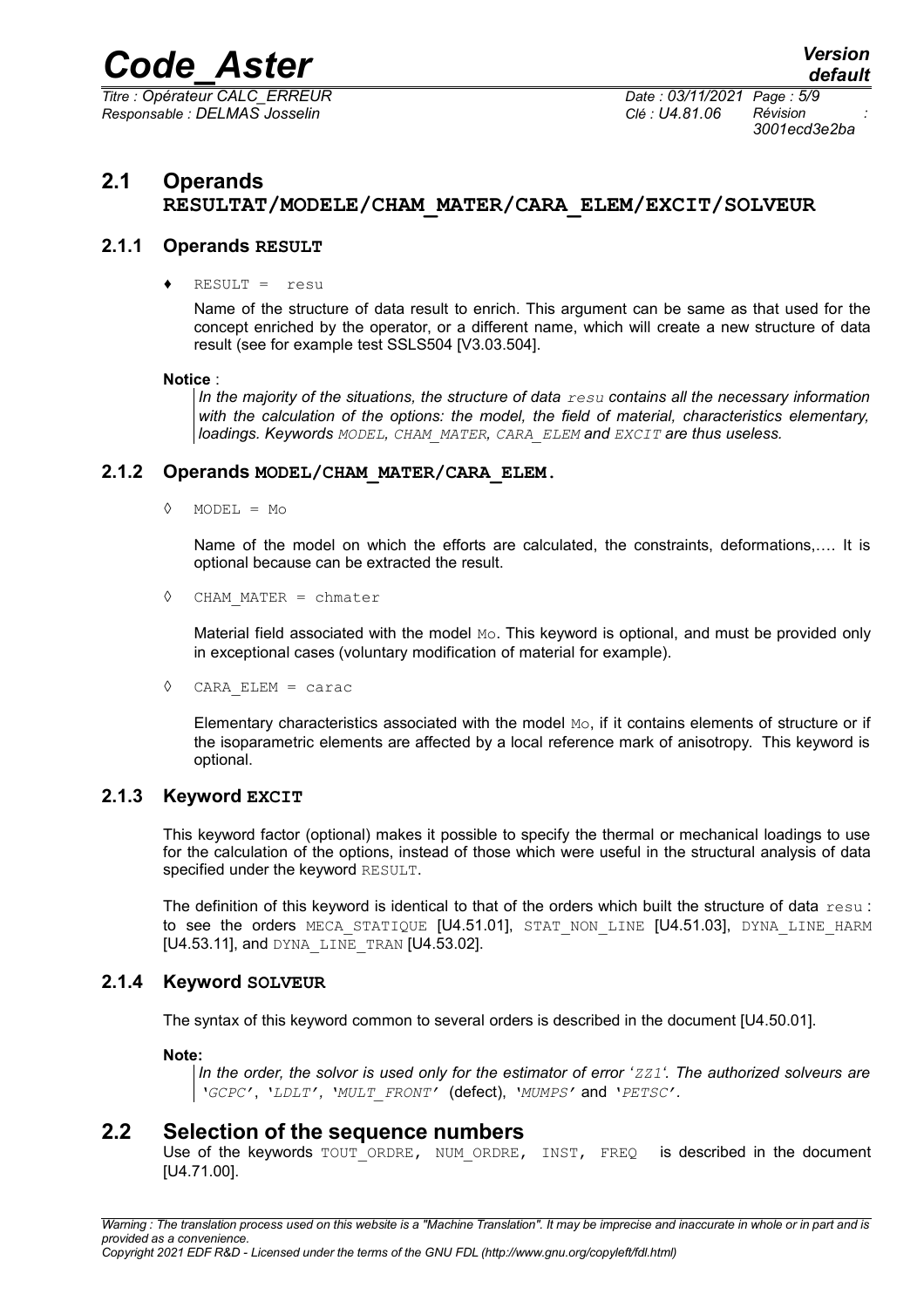*Titre : Opérateur CALC\_ERREUR Date : 03/11/2021 Page : 6/9 Responsable : DELMAS Josselin Clé : U4.81.06 Révision :*

*3001ecd3e2ba*

### <span id="page-5-1"></span>**2.3 Operands for the mechanical options**

#### **2.3.1 Options of calculation of indicators of error**

<span id="page-5-0"></span>'ERZ1\_ELEM' (respectively 'ERZ2\_ELEM' )

Calculation of the estimator of error of ZHU-ZIENKIEWICZ (linear elasticity 2D and 3D for version 1, linear elasticity 2D for version 2) starting from the option 'SIZ1 NOEU' (respectively 'SIZ2\_NOEU'). If this last field does not exist in resu, it is automatically built as a preliminary, to see [R4.10.01].

| 'ERME\_ELEM'

Estimator of error in residue in mechanics [R4.10.02] and hydro-mechanical stationary [R4.10.04] calculated by element.

#### **The Councils of use of the option ERME\_ELEM**

For carrying out well the estimate of error of mechanical calculation (within the theoretical limits of the formula developed within the elliptic framework with regular border….), it should be carried out on all the model:

 $ALL = 'YES'$  (value by default)

It should be noted that the model is not inevitably defined on all the geometry.

One also needs the calculation of the constraints to the nodes (confer [R3.06.03]), by SIGM\_ELNO. If this stress field to the nodes already does not exist in the structure of data result, it is automatically calculated in CALC\_ERREUR.

#### With regard to the loadings:

It is necessary to provide to CALC ERREUR loadings used for mechanical calculation:

EXCIT=  $F$  (CHARGE=....)

while taking well keeps with the rules of overloads different for the mechanical solvor and this option from CALC\_ERREUR.

Thus, mechanical calculation (MECA\_STATIQUE, STAT\_NON\_LINE …) incorporate the boundary conditions whereas the error analysis will not retain, for a kind of boundary conditions given, that the last listed in EXCIT of CALC\_ERREUR. The order thus has a crucial importance! One thus should, for a kind of boundary conditions, only one occurrence in AFFE\_CHAR ...

One takes account only loadings of the type: GRAVITY, ROTATION, FORCE INTERNE, PRES\_REP, FORCE\_FACE, FORCE\_ARETE. Only the three last can be variable.

It is advised to use finite elements of order two in the case of voluminal forces, if not this term is very badly calculated since the divergence of the tensor of the constraint  $\text{div}(\sigma)$  is

quasi worthless! To take into account the error relative to a worthless boundary condition, it should be forced as a function via one AFFE CHAR MECA F. Via a constant, she will not be taken into

Grid:

account.

The grid must be triangular, quadrangle, tetrahedral or hexahedral, with any GROUP NO if one wants to re-mesh then via LOBSTER.

In 2D, he takes into account only the errors on (and between) isoparametric elements SEG2/3, TRIA3/6, QUAD4/8/9. In 3D, idem with FACE3/6/4/8/9, TETRA4/10, PENTA6/13/15, HEXA8/20/27 and PYRAM5/13 but not the elements of structure (hull, plate, beam…).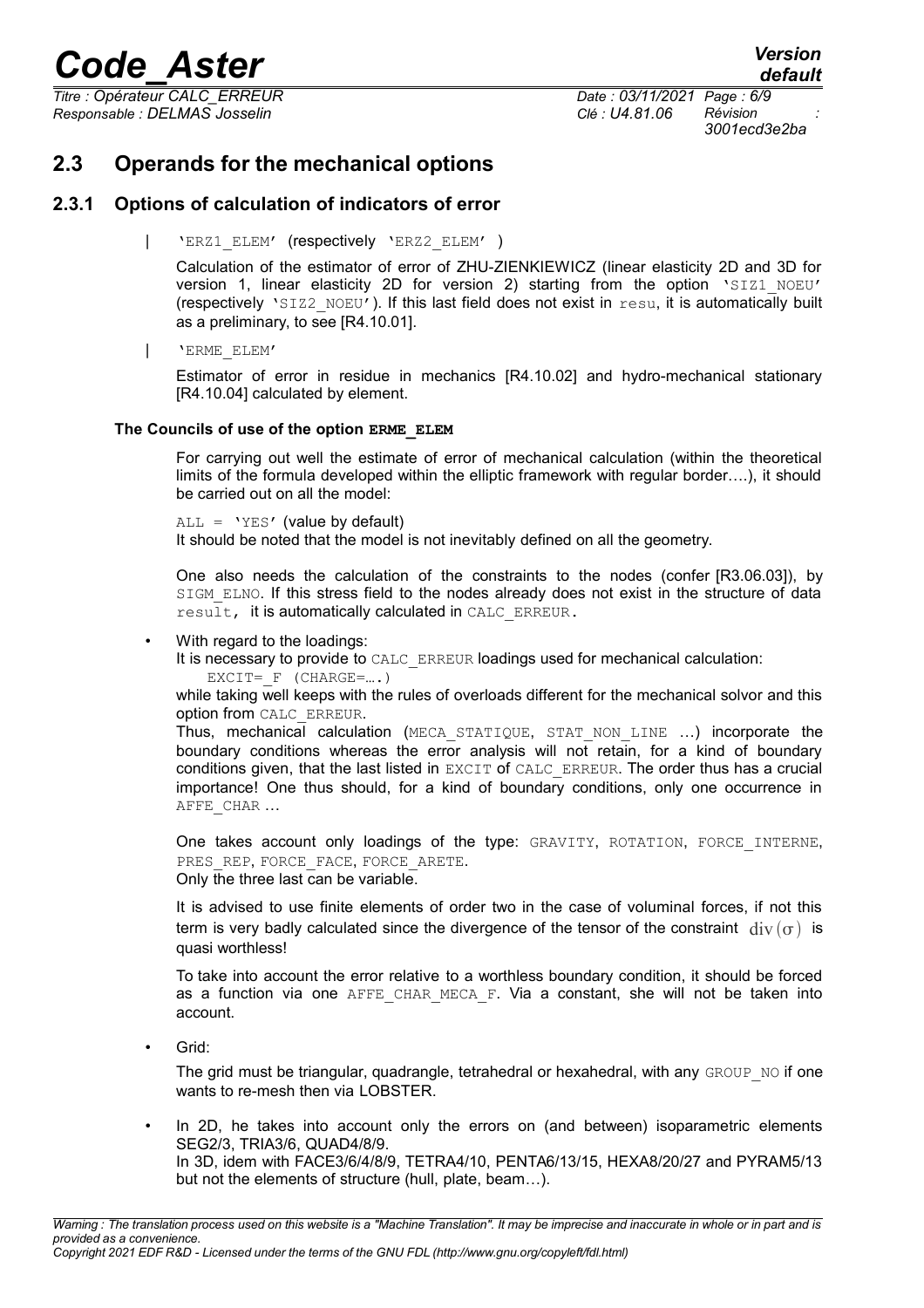*Responsable : DELMAS Josselin Clé : U4.81.06 Révision :*

*Titre : Opérateur CALC\_ERREUR Date : 03/11/2021 Page : 7/9 3001ecd3e2ba*

- In addition, it is necessary to take care not to intercalate segments between two quadrangles or two triangles (respectively QUAD or triangle between two HEXA), if not one cannot calculate the term of jump relative to this vicinity. In the place, one inquires (wrongly) of a possible boundary condition.
- | 'ERME\_ELNO'

Estimator of error in residue calculated with the nodes by element [R4.10.02].

| 'ERME\_NOEU'

Estimator of error in residue calculated with the nodes.

| 'QIZ1\_ELEM' (respectively 'QIZ2\_ELEM')

Estimator of error in quantities of interest based on the method of Zhu-Zienkiewicz (linear elasticity 2D).

| 'QIRE\_ELEM'

Estimator of error in quantities of interest based on the residues in mechanics, calculated by element.

**The Council of use of the options** 'QIZ1\_ELEM', 'QIZ2\_ELEM', 'QIRE\_ELEM'

The field of application of the options ' $OIZ1$  ELEM' and ' $OIZ2$  ELEM' is the same one as for the options 'ERZ1\_ELEM' and 'ERZ2\_ELEM'and that of L' option 'QIRE\_ELEM'as that of L' option is the same one 'ERME\_ELEM' in mechanics.

It is necessary to define, besides the initial problem (primal problem), a second problem (dual problem). This problem defines in a subjacent way the quantity of interest on which one wants to obtain an error. To date, only two quantities of interest are available: •Average of a component of displacement;

•Average of a component of the tensor of the constraints.

The dual problem differs from the primal problem **only** by its loading (this one being quantity of interest), **conditions of edges remaining the same ones**. Thus the loading to be imposed on the wanted under-field, by the means of the order AFFE\_CHAR\_MECA, is: •FORCE\_INTERNE, unit effort for the desired component of displacement;

•PRE\_EPSI, unit strain for the desired component of the tensor of the constraints.

Once the two solved problems, one calculates for each of both the estimator of "classical" error desired (the same one for both…) and finally new should be defined CALC ERREUR with one of the options of calculation of estimator of error in quantity of interest.

An example of use of the calculation of the estimator in quantities of interest based on the residues can be found in the test sslv113c and sslv113d.

| 'QIRE\_ELNO'

Estimator of error in quantities of interest based on the residues calculated with the nodes by element.

| 'QIRE\_NOEU'

Estimator of error in quantities of interest based on the residues calculated with the nodes.

| 'SIZ1\_NOEU'

Calculation of the constraints to the nodes (linear elasticity 2D and 3D); the constraints are obtained by a total smoothing (within the meaning of least squares) of the constraints at the points of GAUSS. See Estimate of error by smoothing of the constraints [R4.10.01].

| 'SIZ2\_NOEU'

*Copyright 2021 EDF R&D - Licensed under the terms of the GNU FDL (http://www.gnu.org/copyleft/fdl.html)*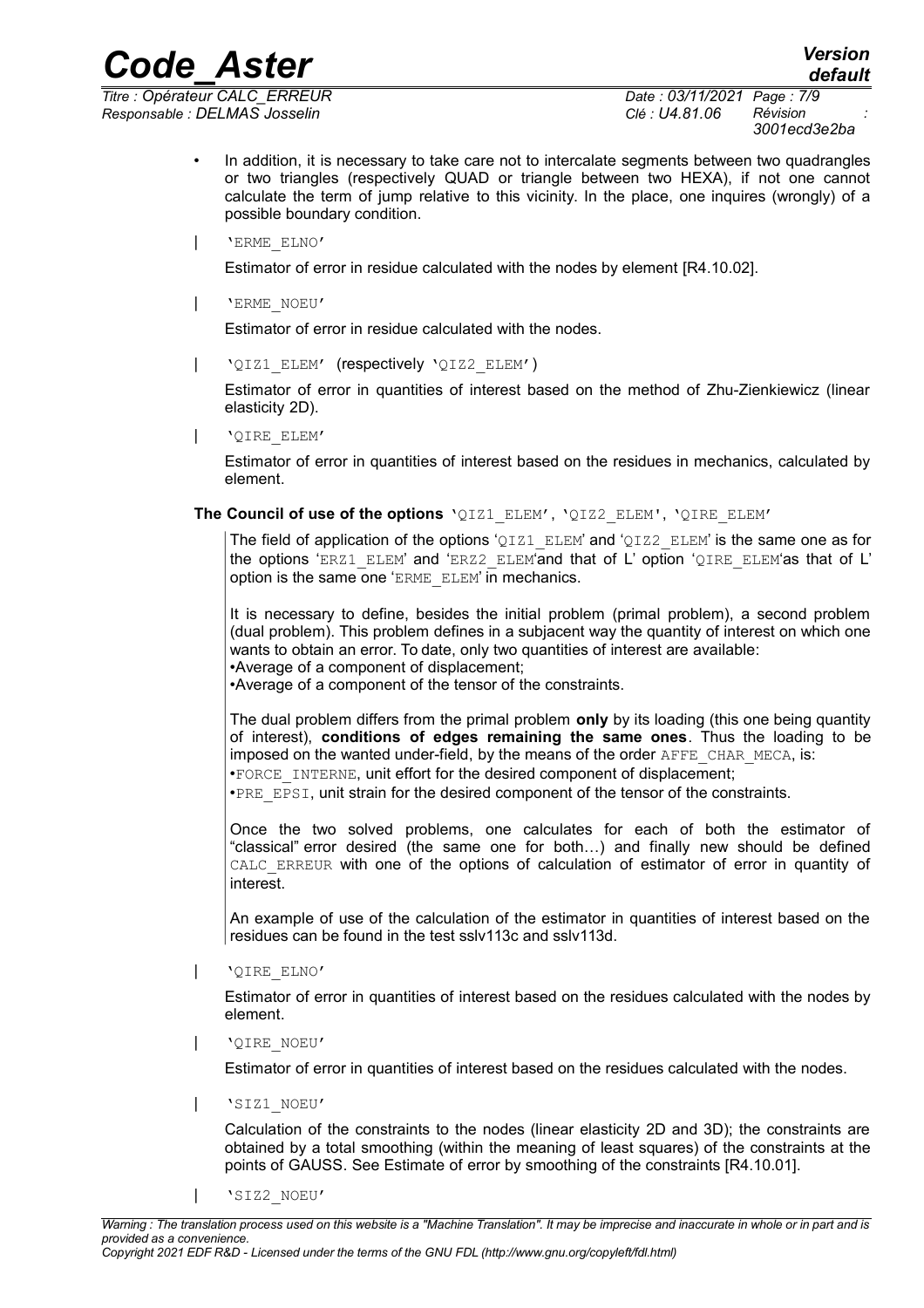*default*

*Titre : Opérateur CALC\_ERREUR Date : 03/11/2021 Page : 8/9 Responsable : DELMAS Josselin Clé : U4.81.06 Révision :*

*3001ecd3e2ba*

Calculation of the constraints to the nodes (linear elasticity 2D); the constraints are obtained by a local smoothing with a patch of elements (within the meaning of least squares) of the constraints at the points of GAUSS, to see [R4.10.01].

| 'SING\_ELEM'

 $\triangle$  PREC\_ERR = err [R]  $\Diamond$  TYPE ESTI = 'ERME\_ELEM', 'ERZ1\_ELEM', 'ERZ2\_ELEM', 'QIRE\_ELEM', 'QIZ1\_ELEM', 'QIZ2\_ELEM',

This option ([R4.10.04]) aims at improving the treatment of the singularities in the strategies of adaptation of grid (in fact with LOBSTER). In practice the indicators of error are high in the singular zones so that quickly only the singular zones are refined and mask thus the other sensitive areas (zones with strong gradient) which one would wish to refine.

This option is a constant field by element and comprises three components:

- 1) 'DEGREE' who corresponds to the detection of the singular finite elements. In practice, this component is worth the degree of interpolation of the selected finite elements if the finite element is connected to no singularity and is worth the order of the singularity if the finite element is connected to a node considered by the method as singular (for example for an element close to the point of a crack, this value is worth 0.5).
- 2) 'REPORT' who corresponds to the map of modification of size of the finite elements in the event of mending of meshes for a given total error. This component is equal to the relationship between the new size of the finite element and the current size.
- 3) 'SIZE' who corresponds to the map of the new sizes of the finite elements in the event of mending of meshes for a given total error. This data is directly usable by certain mailleurs (GMSH for example)

This option can be used according to two diagrams:

- The finite elements considered as "singular" by the method can be excluded from the process of cutting (in their affecting for example a worthless error),
- the new size of the finite elements is given to a remaillor (in fact LOBSTER for Code\_Aster) so that this one builds the new grid by as well as possible respecting this new map of size. Currently, the software LOBSTER cuts out the element once (for example into 2D, a triangle is divided into 4 but not more). To continue cutting, it is necessary to call on LOBSTER again. An evolution is thus to envisage so that one can divide several times an element and thus as well as possible respect the map of size of the new grid.

The calculation of this option requires, as a preliminary, the calculation of an indicator of error (it is the absolute component which is used and it is coded in the source of Aster) and of the total deformation energy. If one of these options is not calculated, a message of alarm is transmitted and the option 'SING ELEM' is not calculated.

- For the indicator of error, four choices are possible:
	- 'ERME\_ELEM' for the indicator in residues,
	- 'ERZ (1 or 2) ELEM SIGM' for the indicator of Zhu-Zienkiewicz (versions 1 or 2),
	- 'QIRE\_ELEM' for the indicator in quantity of interest based on the residues,
	- 'QIZ (1 or 2) ELEM SIGM' for the indicator in quantity of interest based on Zhu-Zienkiewicz (versions 1 or 2),
	- If the six indicators are present and that nothing is specified with 'TYPE ESTI', the indicator in residue 'ERME\_ELEM' by default (message of emitted alarm) is selected. If the two indicators of Zhu-Zienkiewicz are present, one chooses 'ERZ1\_ELEM'.
- For the total deformation energy, one uses: